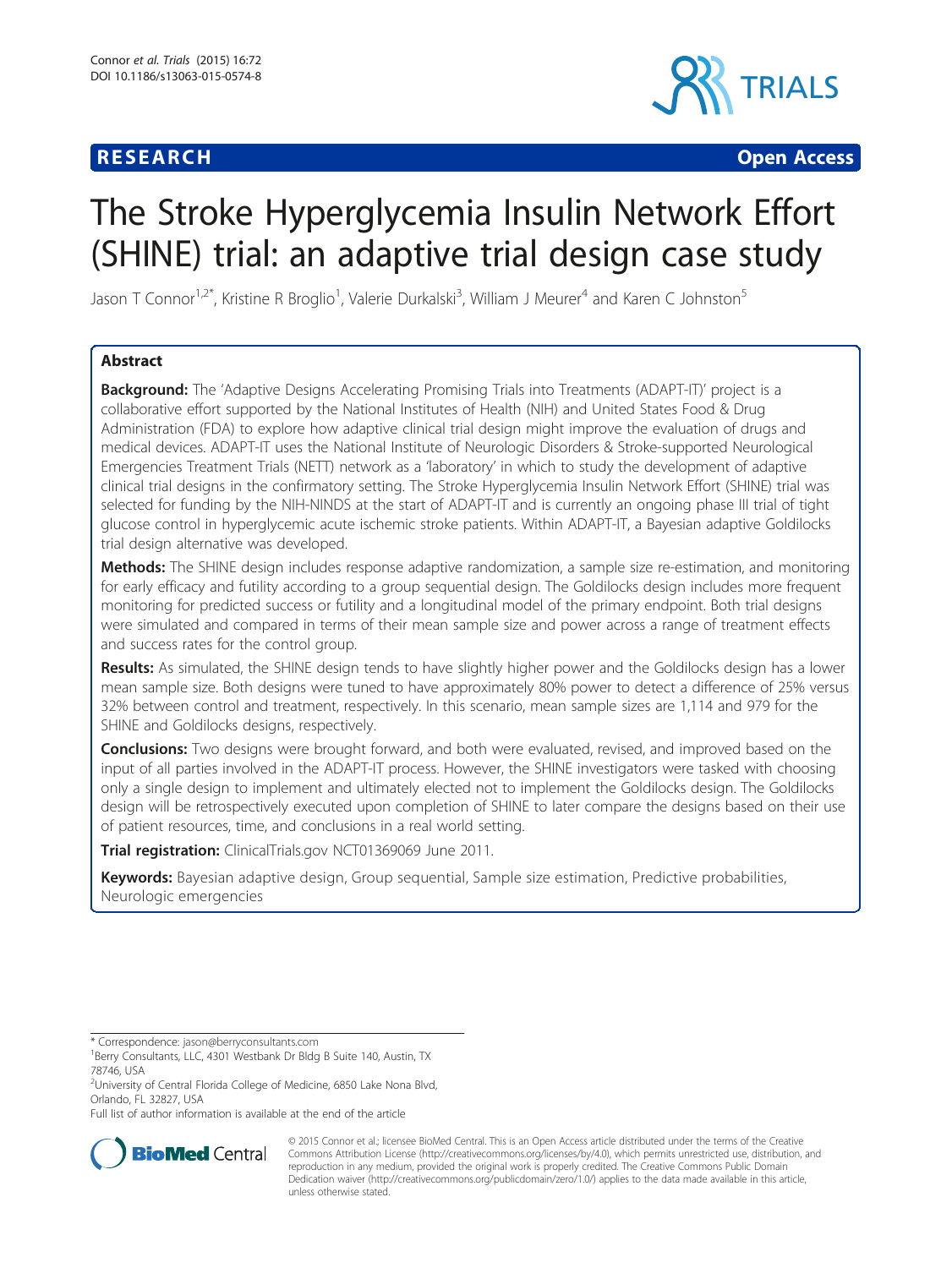# Background

In 2010, The National Institutes of Health (NIH) and the Food and Drug Administration (FDA) jointly awarded four grants to support research in the area of regulatory science [[1](#page-11-0)]. One of these awards, 'Adaptive Designs Accelerating Promising Trials into Treatments (ADAPT-IT)', is a collaborative effort between the University of Michigan, Medical University of South Carolina, and Berry Consultants, LLC. The overall objective of ADAPT-IT is to explore how adaptive designs in a confirmatory setting might improve the evaluation of drugs and medical devices in neurologic emergency settings [\[2](#page-11-0)]. ADAPT-IT uses the NINDSsupported Neurological Emergencies Treatment Trials (NETT) network as a 'laboratory' in which to study the development of adaptive clinical trial designs. The NETT Network includes 22 hubs, along with a clinical coordinating center (University of Michigan), and statistical and data management center (Medical University of South Carolina) and focuses on conducting large trials in acute injuries and illnesses affecting the brain, spinal cord, and peripheral nervous system [[3\]](#page-11-0). For each of five randomized clinical trials undergoing proposal development for implementation within NETT, the ADAPT-IT investigators developed an adaptive trial design in collaboration with each study's principal investigators and statisticians at the data coordinating center. During this process another research team used both qualitative and quantitative methods to characterize the beliefs, opinions, and concerns of the trial's key stakeholders regarding the ethics, scientific validity, and integrity of the adaptive designs and how these beliefs may have changed over the course of the design process.

The ADAPT-IT process begins with an initial meeting of clinical investigators and statisticians to describe the scientific question and sketch out potential designs. An initial adaptive design is then constructed and presented to the trial team for feedback. There are several iterations of the design and accompanying discussions. Once a final design is agreed upon, the trial is submitted for funding.

Each of the five trials included in ADAPT-IT were at varying stages of development and funding. The first trial considered within ADAPT-IT, the Stroke Hyperglycemia Insulin Network Effort (SHINE) trial had a completed design. Also, unlike the other four trials, SHINE was approved for funding by the NIH-NINDS at the time the ADAPT-IT project began. Regardless, through the ADAPT-IT process, an alternative adaptive design was developed. We present the SHINE trial design that is currently being conducted, which is an adaptive design including group sequential stopping,

response adaptive randomization, and a blinded sample size re-estimation. We also present the alternative ADAPT-IT design, which is a Bayesian adaptive Goldilocks trial design [\[4](#page-11-0)]. We compare the performance of the two designs via simulation and then describe how SHINE will be virtually re-executed according to the Goldilocks design.

There are examples where an alternative trial design has been retrospectively created and executed in order to compare the potential benefits of different design features [[5,6](#page-11-0)]. However, SHINE is a unique learning opportunity in that the same team developed, in a prospective manner, two different trial designs with the same scientific objectives in mind. In the trial design process, it is typical to consider several different candidate designs. One design is selected for conduct and the alternatives are discarded. However, we propose to consider both the selected design and the counterfactual, comparing and contrasting both the design and the execution of two innovative adaptive trial designs.

The two designs we will describe have several differences, and therefore, this is not an 'apples to apples' comparison where we compare one simple difference at a time. However, this is also not an academic exercise in which the goal is to consider only the difference between the frequentist and the Bayesian perspectives. Rather, we present a more 'real world' setting in which two candidate designs are weighed against each other based on their own unique sets of benefits and drawbacks.

# Methods

#### SHINE trial design

The SHINE trial design is completely described elsewhere [[7\]](#page-11-0). SHINE is a randomized multicenter Phase III trial comparing tight glucose control with IV insulin (experimental) to a therapy of subcutaneous insulin (control) in hyperglycemic acute ischemic stroke patients. The SHINE protocol was approved by IRBs at the University of Virginia, the NETT Clinical Coordinating Center (University of Michigan), and Statistics and Data Management Center (Medical University of South Carolina), as well as all enrolling sites. The name of the ethical body that approved the SHINE protocol at each enrolling site is shown in the appendix. Consent is obtained either from patients, or where cognitively impaired from stroke, a legally authorized representative, before a patient is enrolled in the SHINE trial.

The primary efficacy endpoint is a dichotomized modified Rankin scale (mRS), adjusted to the baseline stroke severity score (NIHSS), measured at 90 days following randomization. The null hypothesis is that the success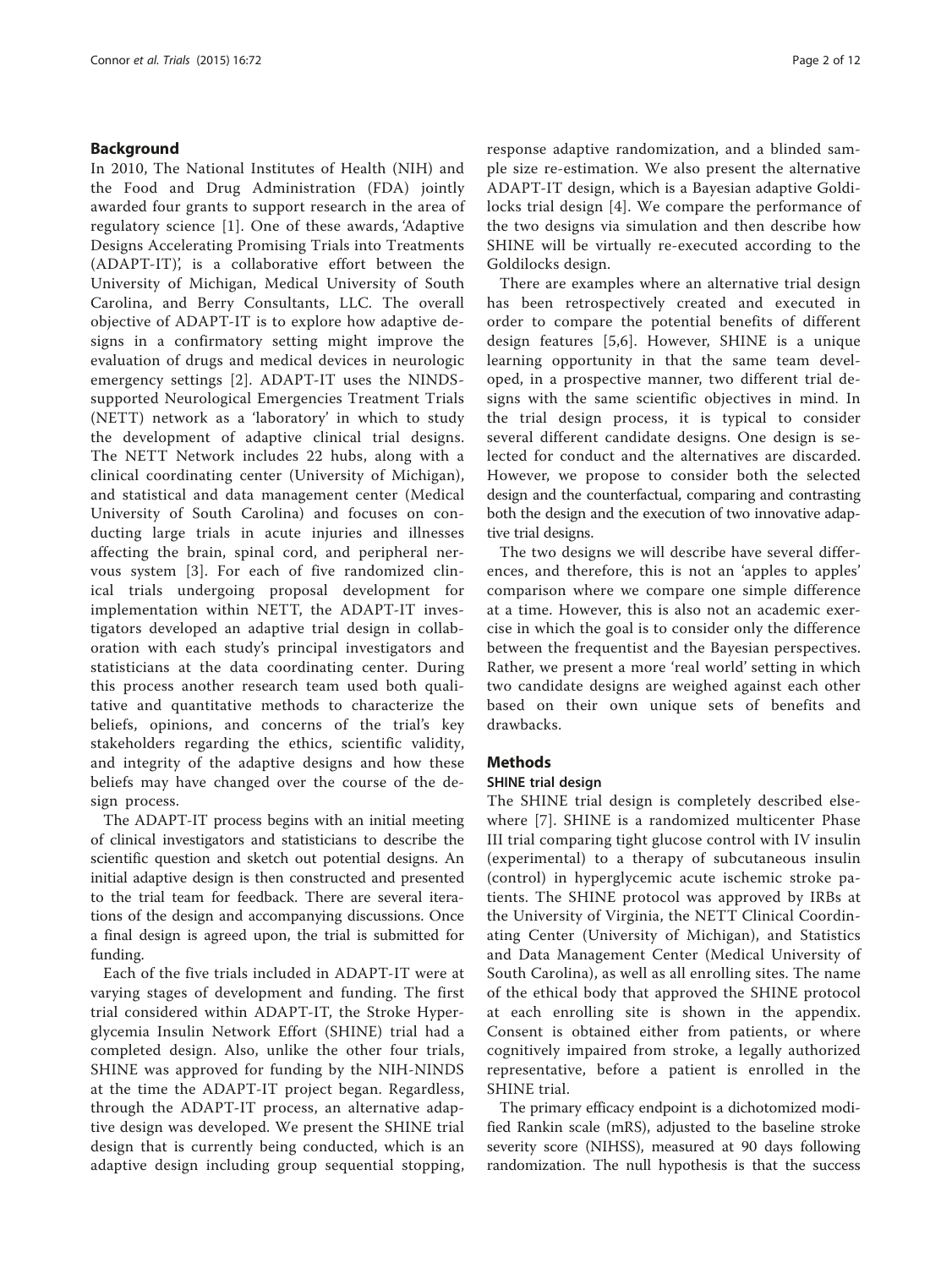<span id="page-2-0"></span>rates for the two arms are equal. The alterative hypothesis is two-sided, that the success rates for the two arms are not equal. The alternative hypothesis will be accepted if either the experimental therapy is significantly better than the control or if the control therapy is significantly better than the experimental. Based on preliminary data, it is expected that 25% of patients in the control group will achieve success. At least a 7% absolute difference in the proportion of patients achieving a success between the treatment and control arms would be considered clinically meaningful. Based on a chi-square test, four interim analyses, an overall 0.05 Type I error rate, a control success rate of 25%, and a 3% lost to follow-up rate, 1,400 patients would provide 80% power to detect the 7% absolute difference between treatment arms.

SHINE will be monitored for both early efficacy and futility according to a group sequential design. The stopping boundaries are defined by the gamma family spending function with a parameter of −4 for both the upper and lower bounds. Four interim analyses are scheduled when complete information on the primary endpoint (90-day data) is available for 500, 700, 900, and  $1,100$  patients. The two-sided  $P$  values required for stopping for efficacy or futility at each of these interim looks are shown in Table 1. To control the overall two-sided Type I error rate to less than 5%, the final analysis will be conducted at the 0.043 significance level. The primary efficacy analysis will be a logistic regression model with terms for treatment group, baseline NIHSS strata, and use of IV thrombolysis use (yes or no). Multiple imputation will be implemented when the 90-day outcome is missing or collected outside of the allowable window of −14 day/+30 days from the 90-day visit.

SHINE also contains a sample-size re-estimation analysis to ensure 80% power if the control success rate is higher than expected and variance is increased. The sample size re-estimation will follow the approach of Gould and Shih [[8\]](#page-11-0), and will be based on the observed overall success rate and assuming a 7% absolute difference between treatment arms. If the overall pooled success rate is greater than 31%, the maximum sample size may be increased. As specified in Gould and Shih, to maintain the

Table 1 SHINE two-sided P values for stopping for success or futility at each interim analysis

| Information fraction | <b>Success P Value</b> | <b>Futility P Value</b> |
|----------------------|------------------------|-------------------------|
| 36%                  | 0.003                  | 0.949                   |
| 50%                  | 0.004                  | 0.896                   |
| 64%                  | 0.008                  | 0.652                   |
| 78%                  | 0.016                  | 0.293                   |
| 100%                 | 0.043                  | 0.043                   |

blind, the sample size re-estimation is planned just prior to the first unblinded interim analysis. If the sample size is increased, the timing of the interim looks will be adjusted accordingly to preserve the planned information fraction at each look. The largest possible increase to the maximum sample size would be 318 patients.

Finally, patients will be randomized to either the experimental or control arm based on a randomization scheme that includes both covariate balancing and response adaptive randomization. Covariates to be balanced are the baseline NIHSS (3 strata), use of IV thrombolysis (yes or no), and site. As SHINE is currently ongoing, to prevent operational bias, the details of the response adaptive randomization component of the design have not been provided to the SHINE study investigators who are potentially enrolling patients and are not included in this manuscript.

# Goldilocks design alternative

The only constraints applied to the alternative design for the SHINE design were having a maximum sample size of 1,400 patients, and the assumptions of a control rate favorable outcome of 25% where a 7% improvement would be clinically meaningful. All other design parameters were subject to change.

The alternative SHINE trial design is a Bayesian adaptive Goldilocks design that includes frequent interim looks, based on predictive probabilities, to stop early for efficacy or futility [[4,9\]](#page-11-0). Because patients can also be assessed for mRS at 6 weeks, we use a longitudinal model of the primary endpoint to allow the 6-week measure of mRS to aid prediction of mRS at 90 days. Patients are equally randomized to either the experimental or control arm. The minimum sample size is 500 patients, and the maximum sample size is 1,400 patients and there are scheduled interim analyses after every additional 100 patients are enrolled. The primary analysis is fully Bayesian, comparing the posterior distributions of the success rates between the two arms. In this design, the alternative hypothesis is one-sided, that the success rate on the experimental arm is greater than on the control arm. The rationale for a one-sided alternative hypothesis is that the clinical implications of either futility (the two treatments being similar) or the experimental therapy being worse than control are the same - patients would continue to receive the control treatment, the current standard of care. Therefore this design would not continue in order to show that the experimental therapy is significantly worse than control.

#### Interim monitoring

Interim monitoring for early efficacy or futility begins when 500 patients are enrolled and interim analyses are planned after every additional 100 patient are enrolled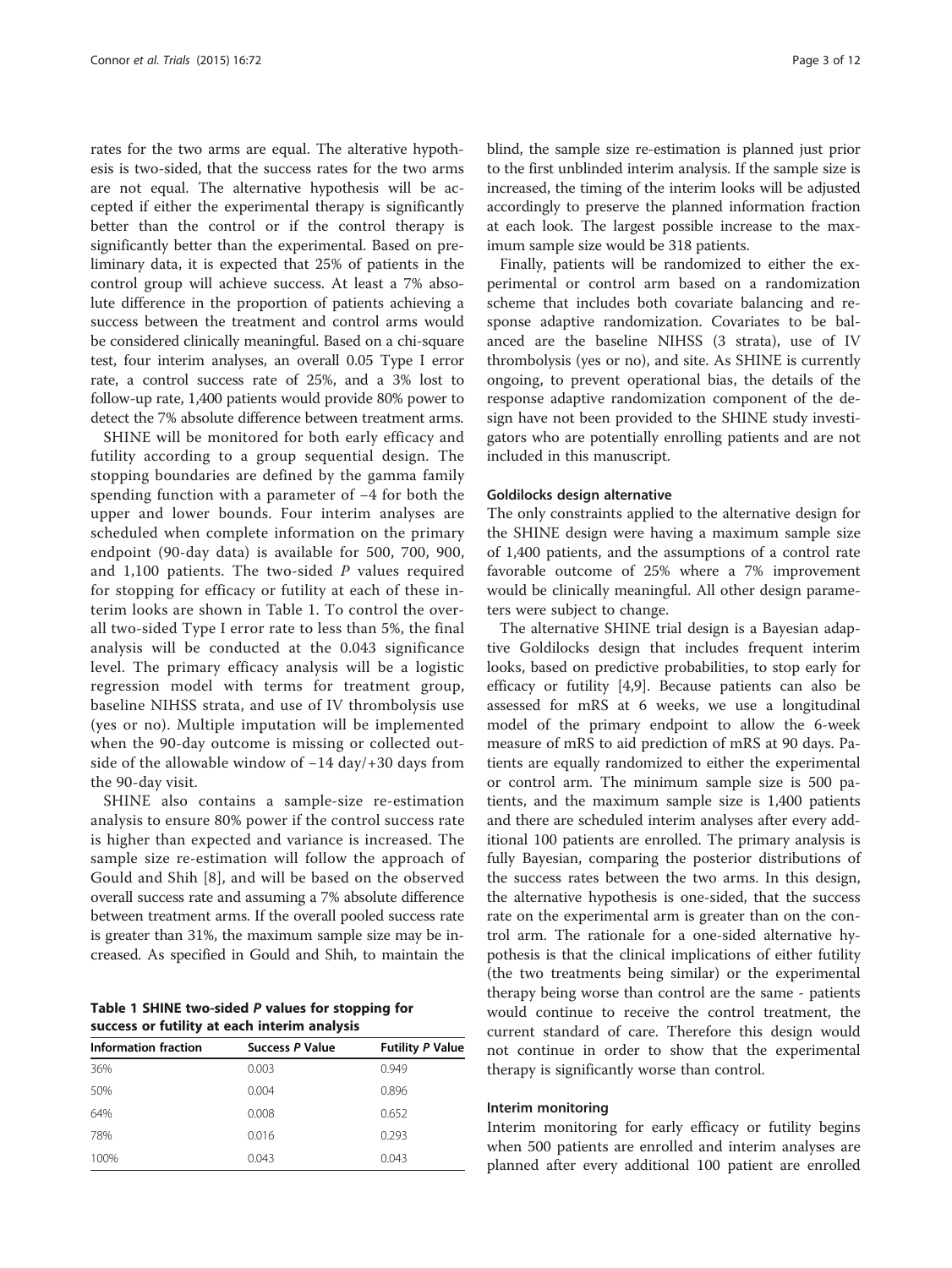for a total of nine possible interim analyses. Interim monitoring for futility is based on the predictive probability that the trial will be successful at the maximum sample size of 1,400 patients,  $P_{max}$ . If, at any interim analysis  $P_{max}$  is less than 5%, the trial will stop for futility. Interim monitoring for efficacy is based on the predictive probability that the trial will be successful at the current sample size,  $n$ , if accrual to the trial would stop and all currently enrolled patients completed follow-up,  $P_n$ . If, at any interim analysis  $P_n$  is greater than 99%, accrual will stop for predicted success. If the trial is not stopped early for futility or if accrual is not stopped early for predicted success ( $P_{max} > 5\%$  and  $P_n < 99\%$ ), then the trial will continue enrollment to the maximum sample size. If accrual stops early for predicted success, or the trial continues to the maximum sample size of 1,400 patients, the primary efficacy analysis will be conducted when all enrolled patients have completed their 90-day follow-up.

# Primary efficacy analysis

The primary efficacy analysis will be conducted after all enrolled patients have completed follow-up for the primary endpoint. We assume the probability of success,  $\theta_i$ has a Beta prior distribution

$$
[\theta_j] \sim Beta(1, 1),
$$

where  $j = C$  is the control arm and  $j = E$  is the experimental arm. This prior distribution is equivalent to a uniform prior across the unknown event rates and equates to observing two patients' worth of information where one experienced a success and one did not. Therefore even with the minimum sample size of 250 patients per group, the prior contributes less than 1% of the information in the posterior. At each interim analysis and at the final analysis the number of observed successes,  $x_i$ , among the currently enrolled patients,  $n_i$ , is modeled as a binomial distribution

$$
[x_j] \sim Binomial(n_j, \theta_j).
$$

We update the prior distribution with the currently observed data  $(x_i, n_i)$  and the resulting posterior distribution is

$$
[\theta_j|x_j,n_j]\sim Beta(1+x_j,1+n_j-x_j).
$$

Given the number of successes in each group  $x_c$  and  $x_E$  and the total number randomized to each group,  $n_C$ and  $n_E$ , the primary analysis is

This value is compared to 0.979 in the final analysis. If the posterior probability that the success rate on the experimental arm,  $\theta_E$ , is greater than the success rate on the control arm,  $\theta_C$ , is greater than 0.979, the treatment will be considered successful,

 $Pr(\theta_E > \theta_C |$  Trial Data $) > 0.979$ .

The probability of 0.979 is similar to a one-sided critical value of 0.021 in a frequentist trial. This critical value for the final analysis was selected through simulation to control the one-sided Type I error rate of this trial, given the multiple interim analyses, to less than 0.025. SHINE's two-sided 0.05 and the Goldilocks' onesided 0.025 Type I error rates are equivalent. However, the overall Type I error was assessed for the Goldilocks design by simulation. The null space is defined both by the accrual rate and the response rates for both groups. Type I error control was shown by simulation only considering an accrual rate of 33 patients per month and for a response rate of 25% in both arms. The overall Type I error of the design may be larger or smaller at other points in the null space.

# Longitudinal model and predictive probabilities

As described above, interim analyses for efficacy and futility are based on predictive probability calculations. Because of a lag between enrollment and when the primary endpoint is observed, at each interim analysis there will be patients who have complete information through 90 days, more recently enrolled patients who may have only 6-week assessment of mRS, and the most recently enrolled patients who provide only baseline information. For the predictive probability calculations, we utilize the information from patients with incomplete information to the extent that the baseline and 6-week assessments are associated with the primary endpoint at 90 days. Patients with complete information inform this association.

A Bayesian model is built to learn the associations between the earlier 6-week time point and the primary endpoint at 90 days. For each arm, we use three betabinomial distributions to model the transition:

- 1) from baseline to 90-days for patients with baseline information only,
- 2) from 6 weeks to 90-days for patients who were a success at 6 weeks, and
- 3) from 6 weeks to 90-days for patients who were not a success at 6 weeks.

$$
\Pr(\theta_E > \theta_C | \text{Trial Data}) = \int_0^1 \int_0^{\theta_E} \frac{\Gamma(2 + n_E)}{\Gamma(1 + x_E)\Gamma(1 + n_E - x_E)} \theta_E^{x_E} (1 - \theta_E)^{n_E - x_E} \frac{\Gamma(2 + n_C)}{\Gamma(1 + x_C)\Gamma(1 + n_C - x_C)} \theta_C^{x_C} (1 - \theta_C)^{n_C - x_C} d\theta_C d\theta_E.
$$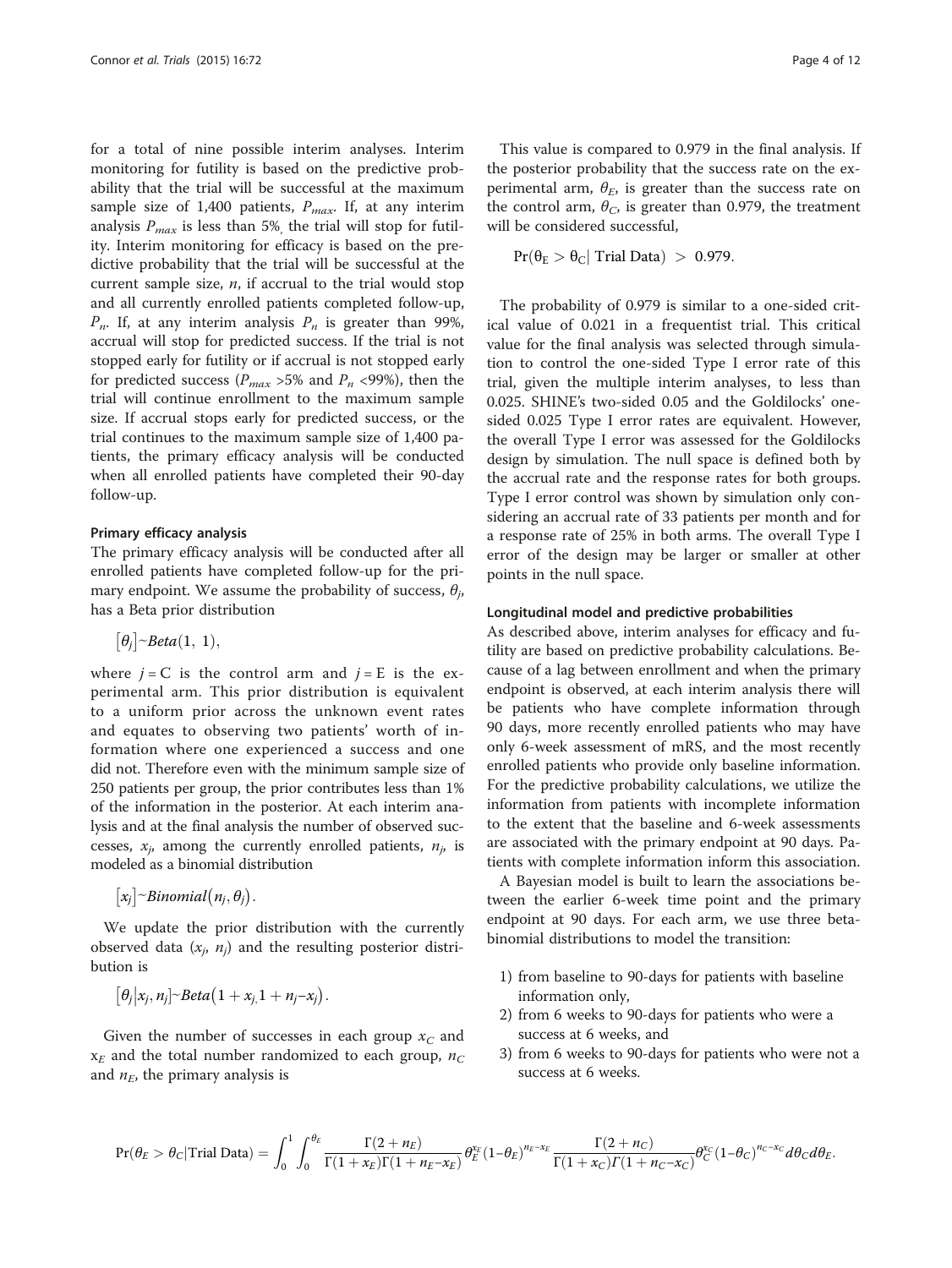<span id="page-4-0"></span>Because the arms are modeled independently and identically, we present the longitudinal model generically without reference to treatment group. At each interim analysis with a total of  $n$  patients enrolled, the number of patients with complete follow-up through 90-days is  $n_c$ . The number of these patients who have achieved a success is  $x$  and the number of these patients who did not achieve success is z. The number of patients enrolled but who have incomplete information is  $n^*$ . Thus  $n = n_c + n^* =$  $x + z + n^*$ .

For the  $n^{\dagger}$  patients with incomplete information, they either 1) have no 6-week follow-up,  $n_0$ , 2) have achieved success at 6 weeks,  $n \stackrel{*}{\scriptscriptstyle +}$  or 3) have not achieved success at 6 week,  $n^*$ . For each of these three groups, we use a beta-binomial model to predict the number of these patients who will be a success on the primary 90-day endpoint. Given the currently observed  $n_c$  patients with complete data, the number of patients in each of the three incomplete information groups who will be a success on the primary endpoint is

$$
x^*_{0}
$$
| Current Data ~ Beta-binomial( $n^*_{0}$ , 1 + x, 1 + z)  
 $x^*_{+}$ | Current Data ~ Beta-binomial( $n^*_{+}$ , 1 + x<sub>+</sub>, 1 + z<sub>+</sub>)  
 $x^*$ |- Current Data ~ Beta-binomial( $n^*$ -, 1 + x<sub>-</sub>, 1 + z<sub>-</sub>)

where x and z are the number of patients who are 90 day successes and failures, respectively;  $x_{+}$  and  $z_{+}$  are the number of patients who were 6-week successes who were successes  $(x_{+})$  and failures  $(z_{+})$  at 90-days, respectively; and  $x_$  and  $z_$  are the number of patients who were not 6-week successes who were successes  $(x_+)$  and failures  $(z_$ ) at 90-days.

For each value of  $x_0^*$ ,  $x_+^*$ ,  $x_-^*$ , there is an associated probability based upon the described distributions, and correspondingly, there is an associated probability for every possible number of total successes if all patients were to complete follow-up.

For each pair of possible total successes between the experimental and control group, we can determine if that combination would result in a success on the primary efficacy analysis, whether  $Pr(\theta_E > \theta_C > 0.979)$ . Summing the probabilities for the cases that would result in trial success is the predictive probability of trial success for the currently enrolled patients.

For the predictive probability of success at the maximum sample size, we perform a similar calculation but assume the trial continues enrollment to the maximum sample size of 1,400 patients. However, this requires calculation of the predictive distribution of success for patients not yet enrolled. These future patients are included in the predictive probability calculation described above as patients that have only a baseline assessment (no available interim data).

# Results

Table 2 summarizes the differences between the two designs. Both designs are innovative and complex, and both offer many features that help address the primary objective of the trial. There is little common ground for a head-to-head comparison, except to explore how each design behaves in terms of power and mean sample size across a range of scenarios.

To determine the operating characteristics of each design, we simulated both the SHINE design and the Goldilocks design across a range of treatment effects and a range of success rates for the control group. The SHINE design was simulated including the group sequential stopping boundaries, the sample size re-estimation, and using a chi-square test between treatment groups as the primary analysis (consistent with the primary power calculation). The response adaptive randomization component of the design was not included in order to preserve the operational integrity of the trial. The Goldilocks design was simulated exactly as described above. Simulation code was written in the R statistical language [\[10\]](#page-11-0) and 10,000 trials were simulated for each scenario. All simulations assume no lost to follow-up, and an accrual rate of 33 patients per month. Thus, at each interim analysis there are approximately 100 patients enrolled but without complete followup through 90 days. The nature of the longitudinal data necessary for simulation of the Goldilocks design was estimated based on the transitions in mRS observed within the raw data from the NINDS tPA trial including both the tPA and control groups since SHINE includes both [\[11](#page-11-0)].

# Sample size

The left panel of Figure [1](#page-5-0) shows the total mean number of patients enrolled for the two designs. Generally, when the treatment effects are null or small, both designs stop

Table 2 Summary of design features for SHINE and the Goldilocks alternative

|                                                                                                 | <b>SHINE</b>               | <b>Goldilocks</b>                                               |
|-------------------------------------------------------------------------------------------------|----------------------------|-----------------------------------------------------------------|
| Hypothesis testing                                                                              | Two-sided                  | One sided                                                       |
| Primary analysis                                                                                | Covariate adjusted         | Unadjusted                                                      |
| Randomization                                                                                   | Response adaptive          | 1:1                                                             |
| Minimum sample size                                                                             | Approx 600                 | Fixed at 500                                                    |
| Maximum sample size                                                                             | Between 1,400 and<br>1,718 | Fixed at 1,400                                                  |
| Planned interim<br>analyses                                                                     | 4                          | 9                                                               |
| Stopping boundaries                                                                             | Group sequential           | Predictive probabilities,<br>incorporating early<br>information |
| Complete follow-up of Undefined critical<br>all patients in event of value<br>early termination |                            | Explicitly defined critical<br>value                            |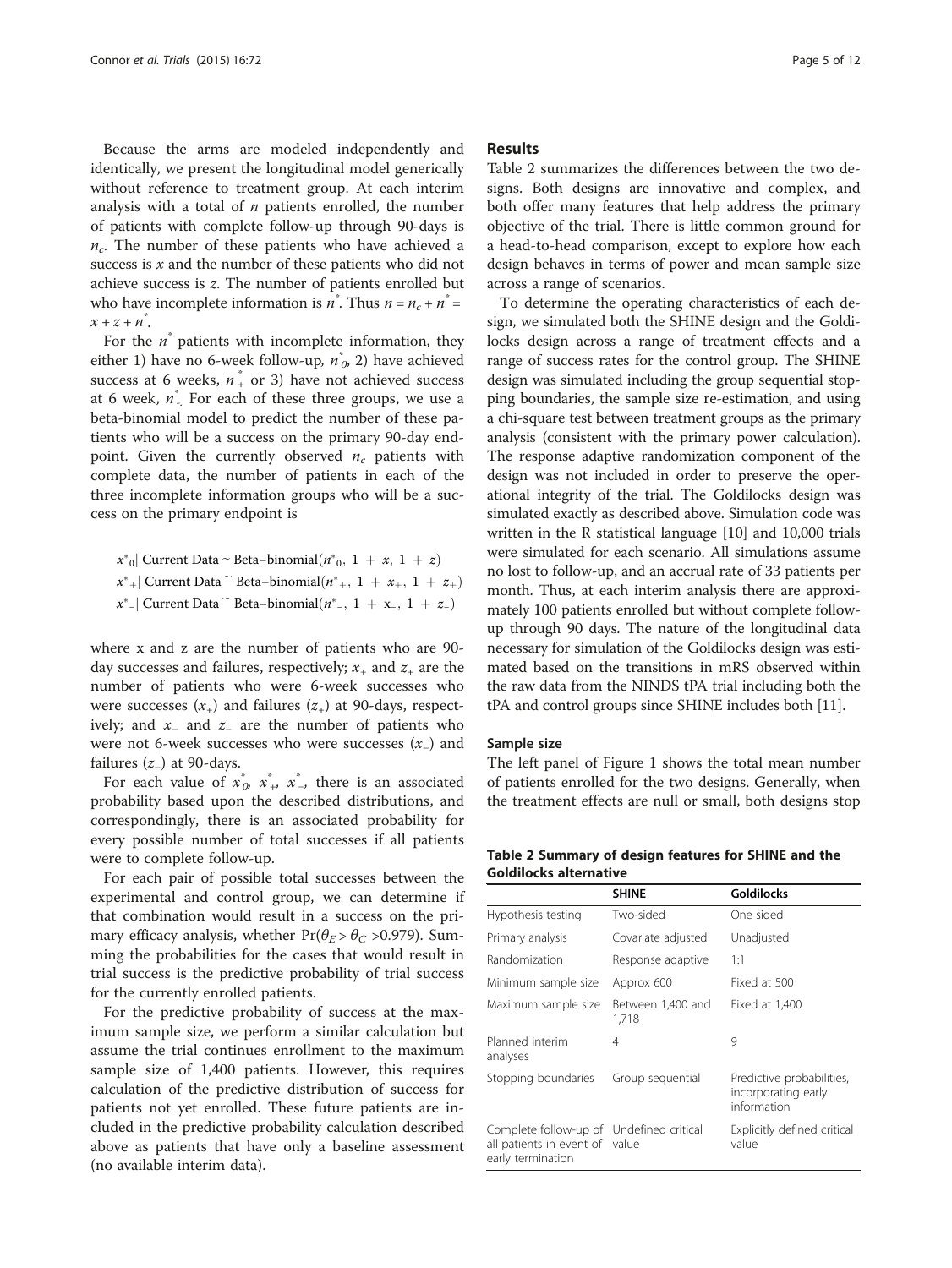<span id="page-5-0"></span>

early for futility and when the treatment effects are large, both designs stop early for success. Thus, sample sizes are smaller at each end of the treatment effect range than in the middle.

Across all simulated scenarios, the SHINE design tends to enroll a greater number of patients than the Goldilocks design. The difference in sample size between the two designs is attributable to a different number of interim analyses, different mechanisms for early stopping, differing aggressiveness of the stopping boundaries, and that SHINE is based on a two-sided alternative hypothesis while the Goldilocks design is based on a onesided alternative hypothesis.

The SHINE design includes four interim analyses and the Goldilocks design includes nine. With more interim analyses, the Goldilocks design has more opportunities to stop early. Additionally, the two designs have different mechanisms for early stopping and differently account for complete follow-up of all enrolled patients should the trial stop early. Early stopping for the SHINE design is based on the information fraction, or the number of patients with observed 90-day outcomes. It stops early only when observed 90-day data produces an overwhelming effect for efficacy or futility. For example, when 1,000 patients are enrolled, we expect that 900 patients will have complete data. The trial will stop for efficacy if, based on these 900 patients, the  $P$  value is less than 0.008 (Table [1\)](#page-2-0) and the trial is considered a success.

There is no defined critical value for a later analysis that might include the 100 outstanding patients once they have completed follow-up.

Early stopping in the Goldilocks design is based on the number of patients enrolled and allows for complete follow-up of all enrolled patients. Thus, the Goldilocks design is able to have more aggressive early stopping behavior, stopping accrual and then allowing for the additional follow-up of enrolled patients in order to observe the necessary information for success, whereas the SHINE design stops only once the necessary information for success is already observed. The Goldilocks design might stop when 900 patients are enrolled, and 800 patients have complete data, as long as there is a high probability that including the outstanding 100 patients in the final analysis (many of whom have interim 6-week mRS values) would result in trial success. In the Goldilocks design, all enrolled patients are explicitly included in the final analysis.

The difference in expected sample size is largest when the control is only slightly better than the experimental arm. The alternative hypothesis for the SHINE design is two-sided, but is one-sided for the Goldilocks design. This contributes to different stopping behavior when the control arm is only slightly better than the treatment. In these scenarios, the Goldilocks design stops early for futility, reacting to the fact that it is unlikely the experimental treatment will be proven to be superior to the control. The SHINE design continues in these scenarios,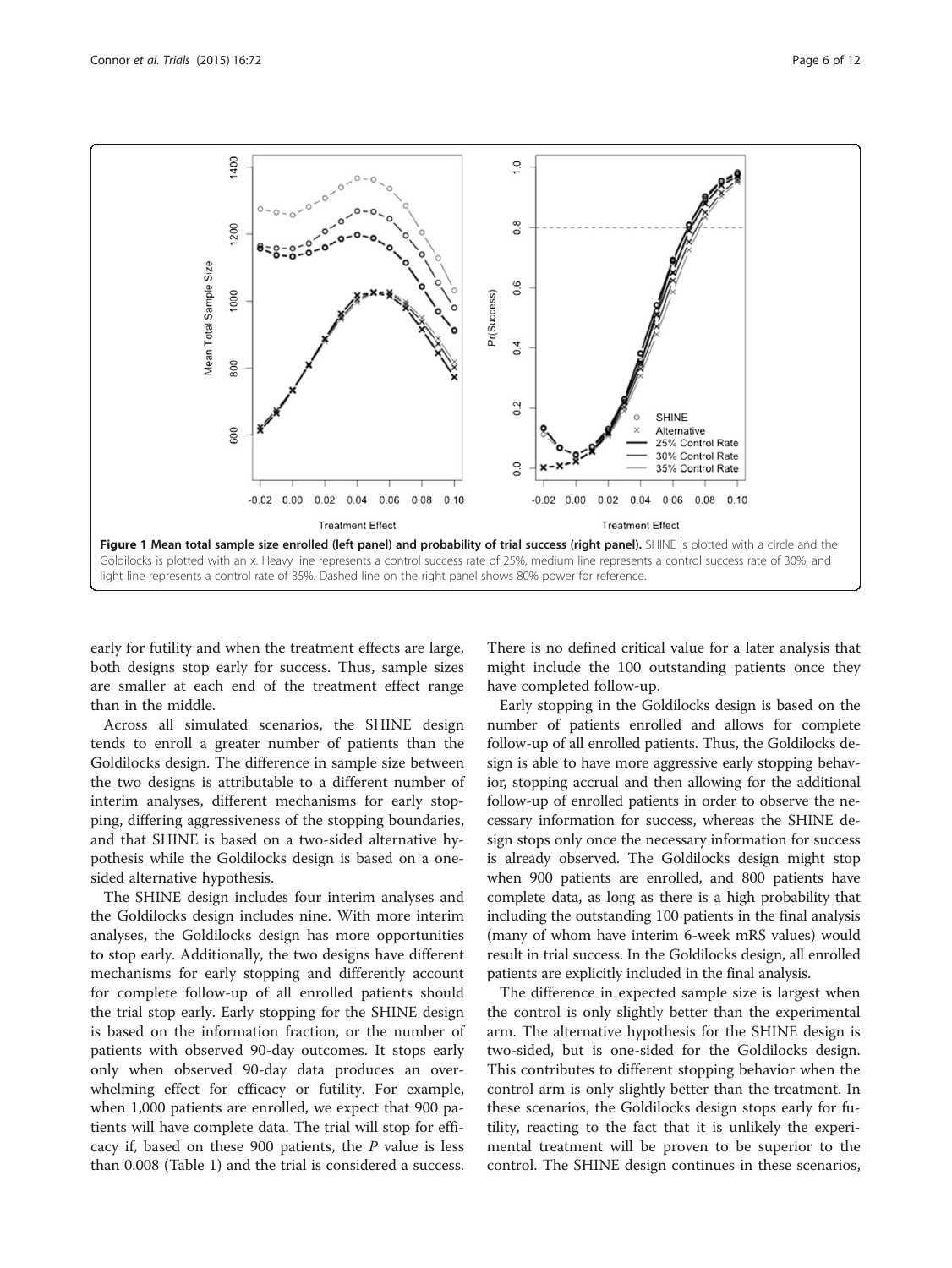not crossing a futility boundary (the treatments are the same), and not seeing a large enough treatment effect to cross a success boundary (the control is significantly better than the experimental).

### Probability of trial success

The right panel of Figure [1](#page-5-0) shows the probability of trial success for the two designs. When the treatment effect is null, SHINE has an analytically controlled two-sided overall Type I error rate of 5% and the Goldilocks design has a simulated one-sided Type I error rate of approximately 2.5%. We present only one null scenario, and the Type I error rate for the Goldilocks design may vary across the null space. When the treatment arm is slightly worse than control, the SHINE design may conclude success of control over treatment, whereas the Goldilocks design cannot. Thus, the SHINE design has a higher probability of trial success in these scenarios.

When the control rate is 25%, the probability of success in scenarios where the treatment is better than control is similar between the two designs. As the control rate increases, a small amount of power is lost in the Goldilocks design. The Goldilocks design loses approximately 2% power when the control rate increases from 25% to 30%, and approximately another 2% power when the control rate increases from 30% to 35%.

The SHINE design includes a sample size re-estimation to preserve power if the control rate is higher than

expected. Thus, as the control rate increases, the power of the design is unchanged. However, the mean sample size increases (left panel Figure [1\)](#page-5-0). In the most extreme case, the Data Safety and Monitoring Board (DSMB) could be asked to increase the sample size from 1,400 to 1,718 patients. Figure 2 shows the probability that the SHINE maximum sample size is increased and the mean number of patients added. The size of the sample size re-estimation is proportional to the pooled success rate and so depends on both the control success rate and the treatment effect. Because the sample size re-estimation is blinded it is not possible to diagnose whether a high pooled event rate is due to a higher than expected control rate, or to a larger than expected treatment effect. In fact, because the treatment effect is fixed at 7% in the sample size reestimation procedure, a high pooled event rate is always attributed to a higher than expected control rate. As a result, even when the true control rate is 25%, a large treatment effect can trigger a sample size increase and the larger the treatment effect, the larger the increase to the maximum sample size. However, with a large treatment effect, the trial is then also likely to stop early for success. The trial's mean sample size does not increase by exactly the number of patients added to the maximum sample size because of this potential for early success stopping. However, the potential delay to the first interim look may translate to an increase in the mean sample size.

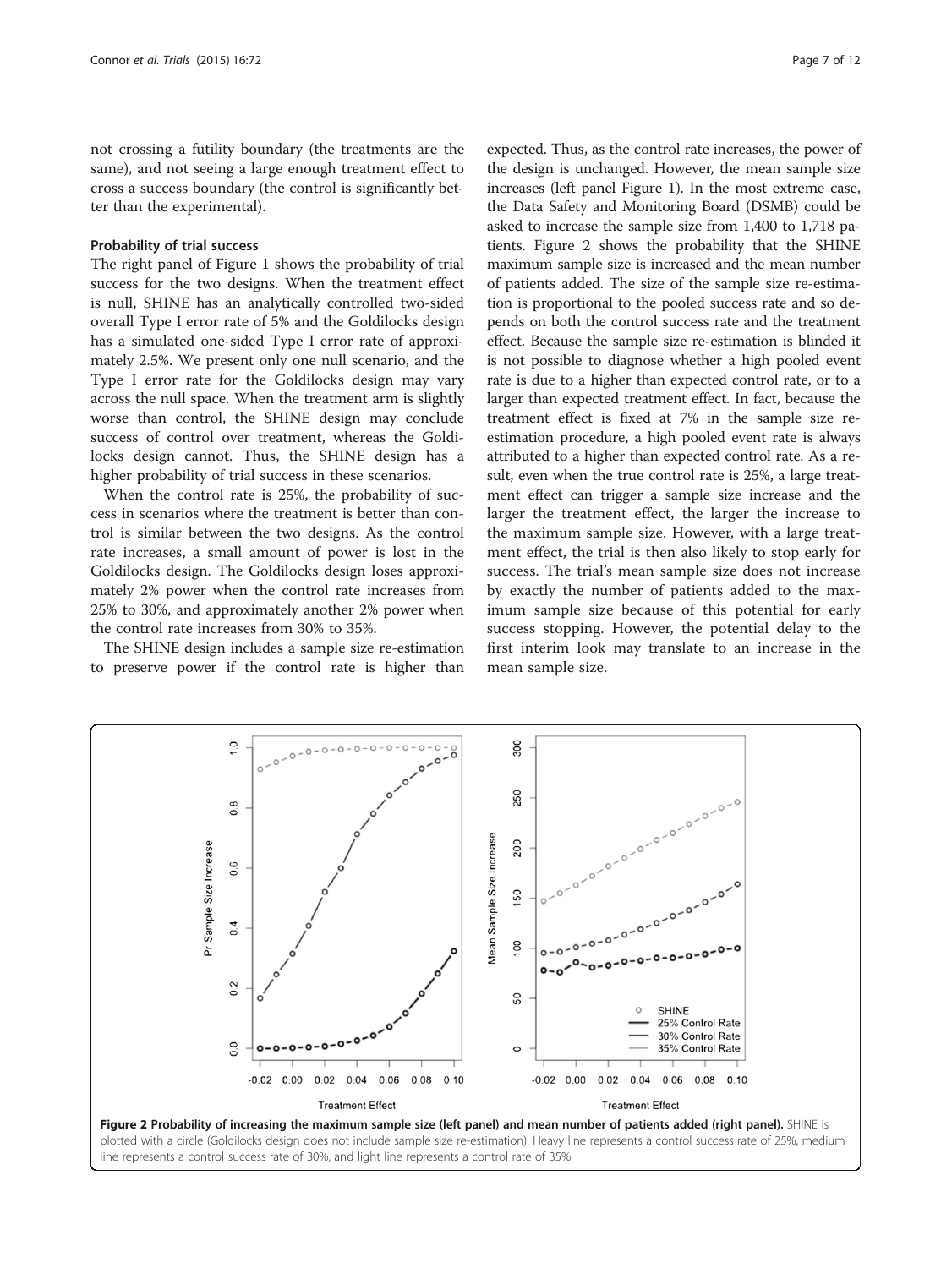# Compare and contrast

The strengths of the SHINE design include the sample size re-estimation and the covariate adjusted final analysis. SHINE has analytical control of overall Type I error, and as simulated, the SHINE design offers a slight advantage in terms of power. Covariates were not included in the simulation study, but a covariate adjusted primary analysis is likely to increase the trial's overall power from what was simulated. With fewer interim analyses, there is also less operational complexity. However, the adaptive randomization component was not included in the simulations. This type of randomization scheme has the potential to increase operational complexity and reduce power. While response adaptive randomization would likely randomize more patients to the more effective therapy, the power of the trial could be reduced because in a two-arm trial, equal allocation between arms should provide maximum power.

The strengths of the Goldilocks design include more frequent interim analyses, the longitudinal model of the primary outcome, and explicitly accounting for patients with incomplete follow-up if accrual to the trial where to stop early. The Goldilocks design offers advantages in terms of sample size. If accrual to the trial is faster than expected, the difference in sample size between the two designs will be greater than described here. If accrual to the trial is slower than expected, the difference in sample size will be smaller. Accrual to clinical trials is frequently slower than expected. While the Goldilocks design randomizes patients equally to the two treatment arms, an increased potential to stop the trial earlier would allow results to be communicated earlier and would allow patients outside the trial to be treated with the more effective therapy sooner.

The comparison of operating characteristics should be interpreted with caution bearing in mind the many differences between the two designs (Table [2\)](#page-4-0), in particular the differences in the stopping boundaries and the limitations of the simulation study, specifically that covariates and the adaptive randomization component of the SHINE design were not included. The operating characteristics of the Goldilocks design, in particular Type I error control, are assessed with simulation and so the Type I error rates of the two designs may not be exactly equal across the entire null space. While we see that the SHINE design offers advantages in terms of power and that the Goldilocks offers advantages in terms of sample size, we expect that a greater sample size would confer greater power. The largest difference in power we observed in the simulations was when the control rate was 35% and the treatment rate was 41%. In this scenario SHINE has 9.5% more power (58.6% versus 68.1%) and enrolls an average of 308 additional patients.

None of the simulated scenarios showed a similar sample size between the two designs, the Goldilocks design

always had a smaller mean sample size. In the primary expected scenario of 32% vs. 25%, both designs are tuned to have approximately 80% power, and the average sample size in SHINE is 135 patients higher than in the Goldilocks design (1,114 vs. 979). For similar powers the Goldilocks trial saves at least 100 patients, oftentimes more. When the difference between arms is very small, only 2%, the two designs have similar power, approximately 12%, regardless of the control rate. The SHINE design averages 273, 322, and 429 more patients at control rates of 25%, 30%, and 35%, respectively. When the treatment effect is large, 10%, SHINE has an additional 1 to 3% power, but averages and additional 139, 178, and 213 patients at control rates of 25%, 30%, and 35%, respectively.

# Trial execution

SHINE is currently ongoing. The Goldilocks design will be virtually executed upon completion of SHINE using the observed patient data from SHINE. The purpose of this virtual trial execution is to determine the resources used and resulting evidence for the comparison of the experimental versus control arms had SHINE been conducted according to the Goldilocks design. The outcomes of the two trial executions can be compared in terms of final trial conclusions, total number of patients enrolled, number of patients enrolled to the most effective treatment arm, and trial duration.

This exercise will require datasets that provide snapshots of the accumulated data from SHINE to conduct each of the planned interim analyses and the final analysis. The trial's data coordinating center has agreed to provide these snap shots and store these blinded datasets until the SHINE results are released. If SHINE stops accrual early, but the Goldilocks design indicates continuing enrollment, patients for the future interim analyses for the Goldilocks design will be simulated by re-sampling the observed SHINE patients. We emphasize that we have a prospectively defined design and execution plan. Limitations in the re-execution approach will be assessed and reported at the time the re-execution is performed.

# **Discussion**

The original SHINE design presented within ADAPT-IT included response adaptive randomization and had one futility analysis (700 patients with complete data, 50% information) and one early success stopping analysis (938 patients with complete data, 67% information). As the work within ADAPT-IT progressed, the potential benefits of additional interim analyses were discussed. The number of interim analyses for SHINE was re-evaluated and the design was updated to the four interim analyses for early stopping as described here. The Goldilocks design was then finalized. External to the ADAPT-IT process, a sample size re-estimation was then added to the SHINE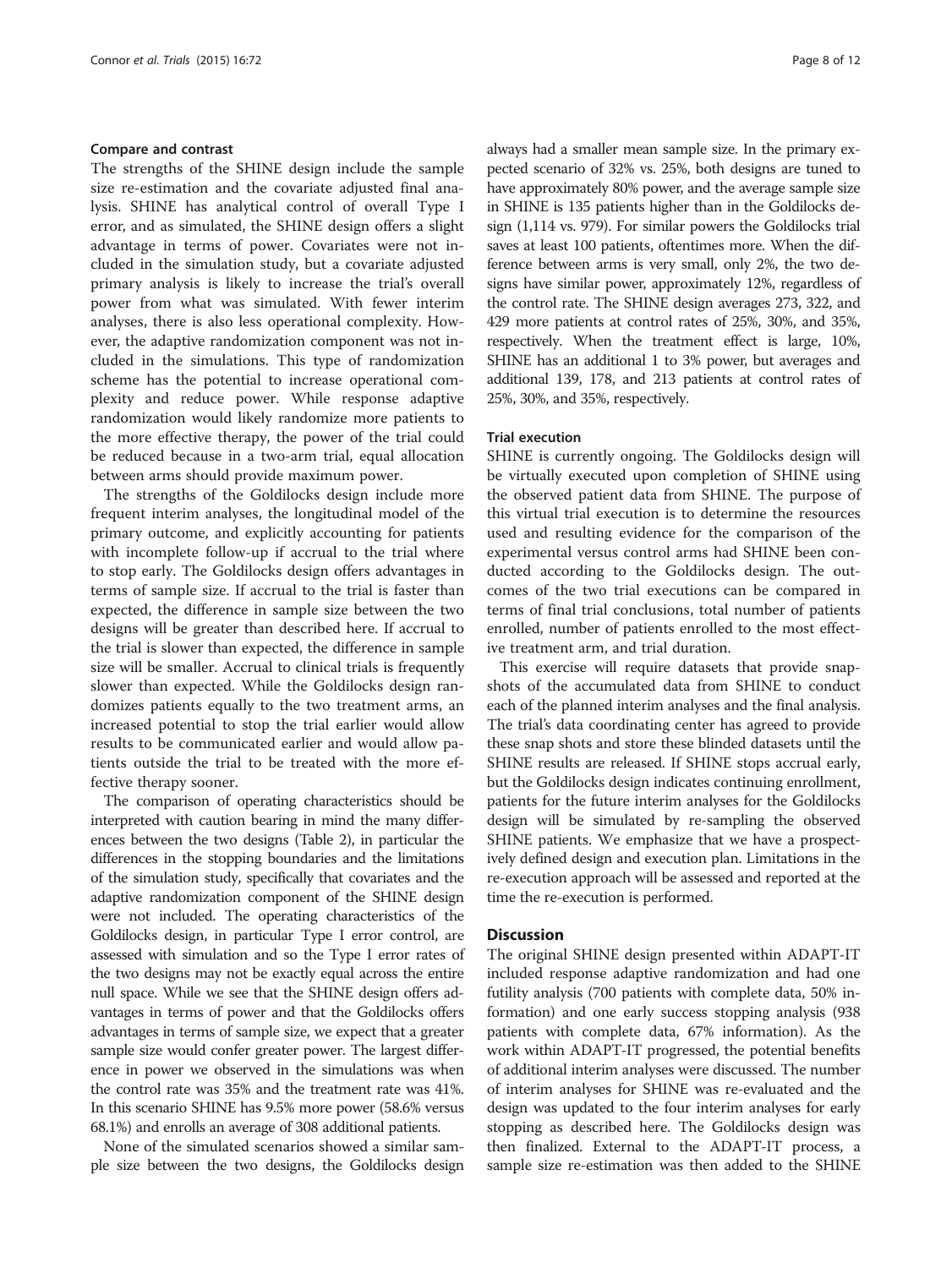design and the simulation exercise presented here was then performed. Certainly, the two designs could continue to be iterated to be more similar or pieces of one design could be included in the other. For example, the Goldilocks design could allow a larger sample size and a covariate adjusted final analysis, which are strengths in the SHINE trial design. The SHINE design could have more frequent interim analyses or account for patients with incomplete follow-up when the study stops, which are strengths in the Goldilocks design. However, we present the Goldilocks design as it was developed at the time and we present the SHINE design as it is being conducted.

The SHINE investigators were tasked with choosing only a single design to implement and ultimately elected not to implement the Goldilocks alternative. A main aspect for consideration was the potential for formal 'flipflop'. The Goldilocks design stops accrual for predicted success if the probability for success with the currently enrolled patients, allowing for the outstanding (approximately) 100 patients to reach their 90-day endpoint, is greater than 99%. There is a small chance that the trial could stop for predicted success, complete follow-up of the enrolled patients, and then at the final analysis, miss the 0.979 posterior probability threshold required for trial success. For example, in the scenario where the experimental treatment offers a 7% absolute benefit, the trial stopped early for predicted success 62% of the time and in 0.5% of those cases, failed to obtain the final critical value for success. Most likely, if such a flip-flop occurs, the experimental treatment is not effective. While such flip-flops occur in 0.5% of early stopping cases when the treatment is effective (+7%) they occurred in 6% of cases when the treatment is ineffective - largely because of regression to the mean in those cases and this in fact helps to conserve Type I error. Even if this were to occur, the final  $P$  value would likely still be just a little larger than the critical value.

It is important to recognize that this potential exists in a group sequential design as well. While such an occurrence is similarly unlikely, it is not well characterized or formally accounted for. Stopping based on predictive probabilities explicitly accounts for complete follow-up of all enrolled patients and so it is natural to quantify the 'flip-flop'. Group sequential stopping is typically based on the amount of information observed and while methods exist to account for 'overrun' [\[12](#page-11-0)], the typical implementation of group sequential designs does not dictate how to handle patients with incomplete information should the trial stop early. These designs typically do not include a formal analysis on all enrolled patients and so do not specify the critical value needed for such an analysis. Our simulations of the SHINE design show that in this case such an analysis would likely not meet the  $P$  value that was required for early stopping, simply

due to regression to the mean, but is likely to meet the P value required for success at the end of the trial with complete information (data not shown).

A second consideration for the SHINE investigators surrounding the Goldilocks design was a wholesale change of the design after it had already been through the NIH peer review process and had been selected for funding. Additionally, there was concern from the SHINE PI about whether the design and final analysis would be accepted by the clinical community given the small number phase III trials that have utilized a Bayesian approach.

One of the larger differences between the two designs is that SHINE is a two-sided alternative hypothesis while the Goldilocks design is one-sided. Although the error rates are similar, differences in sample size and power between the two designs are confounded with this difference in hypothesis testing in the setting where the standard of care arm is slightly better than the tight control arm. While two-sided trials are standard, and hence the choice for the SHINE investigators, the Goldilocks design considers it unlikely that a DSMB would let a trial proceed only to show that an expensive, more laborious therapy is in fact significantly inferior to the standard of care. However, the clinical community is currently quite divided on the utility of intensive glucose control in stroke and both the SHINE and the NETT leadership believe that the greatest opportunity for SHINE to leave stroke physicians with a definitive answer is through the two-sided design. Certainly, there are many stroke physicians who would be satisfied with the one-sided hypothesis tested by the Goldilocks design, yet there is a concern that practice will not be changed unless there is a definitive answer in favor of one treatment or the other. Of course, even the two-sided design may end in the null space; given the additional resources required to perform the intense glucose controls it is likely that most would abandon this treatment.

The primary lesson learned in the ADAPT-IT design process for SHINE was about the value of trial simulation. Trial simulation may typically be associated Bayesian designs or with more complex adaptive designs, such as where a close form solution for Type I error and power are not available. In the ADAPT-IT design process, clinical trial simulation illuminated several points of discussion with both designs. Clinical trial simulation of the Goldilocks design was necessary to understand its early stopping behavior and the potential for 'flip-flop'. A remedy for 'flipflop' is to increase the threshold required for early stopping, which was done during the design process, but this will decrease the probability of early stopping and increase mean sample size. Such trade-offs can only be assessed through the process of clinical trial simulation. Trial simulation also illuminated the differences in trial behavior due to two-sided versus one-sided hypothesis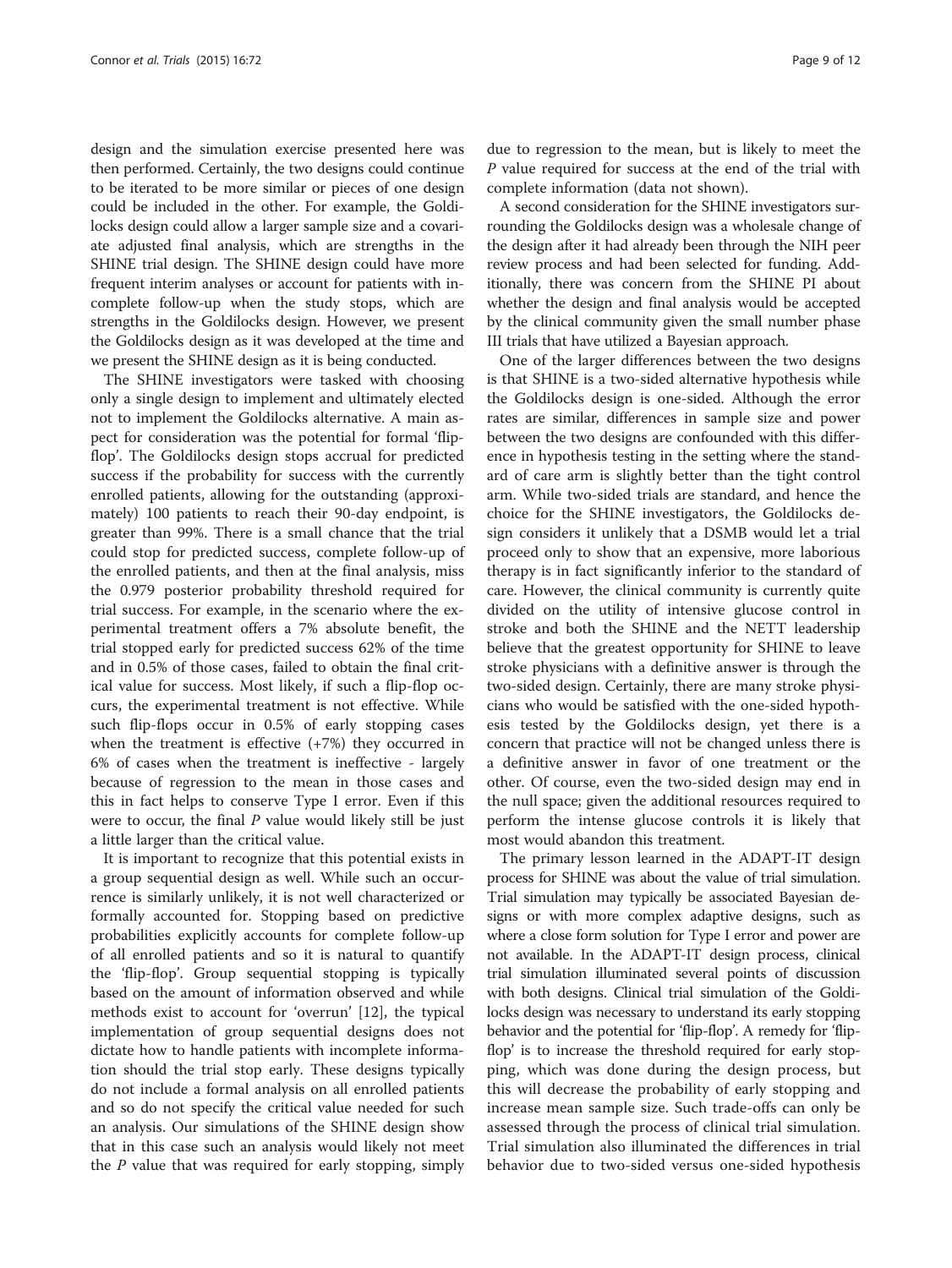testing for the investigators and initiated the discussion about which test would ultimately be used in the conduct of the trial.

Finally, the SHINE design includes two 'well understood' [[13\]](#page-11-0) adaptive trial features that are commonly used in phase III trials: a blinded sample size reestimation and group sequential stopping boundaries. While the statistical properties of each are completely understood separately, combining two well-understood design features does not add up to a well-understood design. For example, when the experimental therapy is performing better than control, the sample size may be increased due to the sample size re-estimation and the first interim analysis will be delayed. The trial may stop for success, though with additional patients and more time than it might require otherwise. Given that the experimental therapy is performing well, the additional patients and time could be undesirable. On the other hand, the delay could be considered small and worth the protection of power that the sample size re-estimation provides. Even with the simulation exercise presented here, the SHINE design is still not completely characterized because covariates and the adaptive randomization component are not included.

# Conclusions

The goal of this project was to illustrate two alternative real-world designs, the two primary designs considered for a multi-center NIH-funded randomized clinical trial. Because they are two real-world designs, simple head-tohead comparisons changing one feature at a time are not possible and the alternative trials must be judged on the totality of their operating characteristics.

The consideration of alternative trial designs was a successful venture in that two designs were brought forward, and both were evaluated, revised, and improved based on the input of all parties involved in the ADAPT-IT process. Simulation of an entire design as it will be conducted was necessary to evaluate the selected design features in concert with each other and to inform the study team of the gains/losses associated with various design choices. Trial simulation should not be reserved for only complex adaptive designs. Rather, all trialists should consider trial simulation an important tool for developing a complete understanding of the statistical properties of their trial design [\[14](#page-11-0)].

# Appendix

The following list contains the ethics boards or institutional review boards that approved the SHINE study at each participating clinical site in the Neurological Emergency Treatment Trials Network (Table 3).

#### Table 3 Ethical body at each enrolling site

| Spoke                                                                      | <b>IRB</b> name                                                                   |
|----------------------------------------------------------------------------|-----------------------------------------------------------------------------------|
| University of Arizona Medical<br>Center - University Campus,<br>Tucson, AZ | University of Arizona Human<br>Subjects Protection Program IRB                    |
| University of Arizona Medical<br>Center - South Campus, Tucson,<br>AZ      | University of Arizona Human<br>Subjects Protection Program IRB                    |
| University of Cincinnati Medical                                           | University of Cincinnati Institutional                                            |
| Center, Cincinnati, OH                                                     | Review Board                                                                      |
| Emory University Hospital,                                                 | Emory University Institutional                                                    |
| Atlanta, GA                                                                | Review Board                                                                      |
| Emory University Hospital                                                  | Emory University Institutional                                                    |
| Midtown, Atlanta, GA                                                       | Review Board                                                                      |
| Grady Memorial Hospital,                                                   | Emory University Institutional                                                    |
| Atlanta, GA                                                                | Review Board                                                                      |
| University of Michigan Medical<br>Center, Ann Arbor, MI                    | University of Michigan IRBMED                                                     |
| Henry Ford Hospital, Detroit, MI                                           | Henry Ford Health System<br>Institutional Review Board                            |
| University of Kentucky Hospital,                                           | University of Kentucky Medical                                                    |
| Lexington, KY                                                              | Institutional Review Board                                                        |
| University of Maryland Medical<br>Center, Baltimore, MD                    | University of Maryland, Baltimore<br>(UMB) Institutional Review Board<br>(IRB)    |
| Massachusetts General Hospital                                             | Partners Human Research<br>Committee                                              |
| Hennepin County Medical Center,<br>Minneapolis, MN                         | Hennepin County Medical Center<br>Human Subjects Research Review<br>Committee     |
| University of Kansas Hospital,                                             | Kansas University Medical Center                                                  |
| Kansas City, KS                                                            | Institutional Review Board                                                        |
| University of Minnesota Medical                                            | University of Minnesota                                                           |
| Center Fairview, Minneapolis, MN                                           | Institutional Review Board                                                        |
| NYP Columbia University Medical                                            | Columbia University Medical Center                                                |
| Center, New York, NY                                                       | Institutional Review Board                                                        |
| OSU Wexner Medical Center,                                                 | Biomedical Sciences Institutional                                                 |
| Columbus, OH                                                               | Review Board                                                                      |
| Summa Akron City Hospital,                                                 | Summa Health System Institutional                                                 |
| Akron, OH                                                                  | Review Board                                                                      |
| Harborview Medical Center,<br>Seattle, WA                                  | University of Washington Human<br>Subjects Division Institutional<br>Review Board |
| UPMC Presbyterian Hospital,                                                | University of Pittsburgh                                                          |
| Pittsburgh, PA                                                             | Institutional Review Board                                                        |
| UPMC Mercy Hospital,                                                       | University of Pittsburgh                                                          |
| Pittsburgh, PA                                                             | Institutional Review Board                                                        |
| NYP Weill Cornell Medical Center,                                          | Weill Cornell Medical College                                                     |
| New York, NY                                                               | Institutional Review Board                                                        |
| WVU Healthcare Ruby Memorial                                               | West Virginia University                                                          |
| Hospital, Morgantown, WV                                                   | Institutional Review Board (IRB)                                                  |
| Buffalo General Medical Center,                                            | SUNY University at Buffalo                                                        |
| Buffalo, NY                                                                | Health Sciences IRB (HSIRB)                                                       |
| Northwestern University                                                    | Northwestern University<br><b>Biomedical IRB</b>                                  |
| UT Southwestern - Parkland                                                 | UT Southwestern Institutional                                                     |
| Hospital                                                                   | Review Board (IRB)                                                                |
|                                                                            |                                                                                   |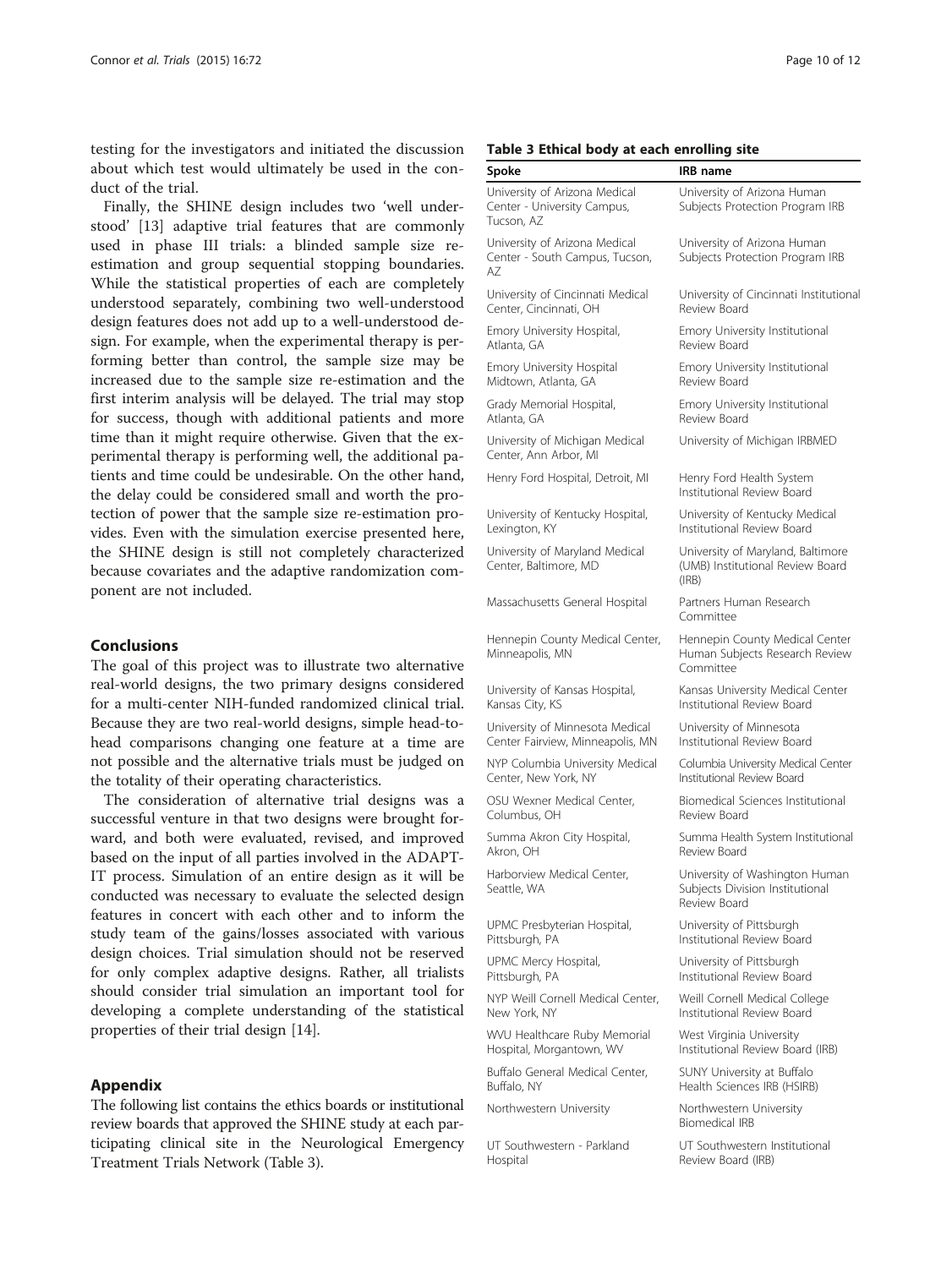# Table 3 Ethical body at each enrolling site (Continued)

| UT Southwestern University<br>Hospital-Zale Lipshy, Dallas, TX | UT Southwestern Institutional<br>Review Board (IRB)                                   |
|----------------------------------------------------------------|---------------------------------------------------------------------------------------|
| Baylor College of Medicine,<br>Houston, TX                     | Baylor College of Medicine<br>Institutional Review Board                              |
| Vanderbilt University Medical<br>Center                        | Vanderbilt University Institutional<br>Review Board                                   |
| St. Thomas Hospital, Nashville, TN                             | Sterling Institutional Review Board                                                   |
| UVA Medical Center,<br>Charlottesville, VA                     | University of Virginia Institutional<br>Review Board for Health Sciences<br>Research  |
| OSF Saint Francis Medical Center                               | University of Illinois College of<br>Medicine at Peoria Institutional<br>Review Board |
| Penn State Hershey Medical<br>Center, Hershey, PA              | Penn State Hershey College of<br>Medicine Institutional Review<br>Board               |
| Georgia Regents Medical Center,<br>Augusta, GA                 | Georgia Regents University<br>Institutional Review Board                              |
| University of Utah Healthcare,<br>Salt Lake City, UT           | University of Utah Institutional<br>Review Board                                      |
| Mayo Clinic, Jacksonville, FL                                  | Mayo Clinic Institutional Review<br><b>Board</b>                                      |
| Stanford University Medical<br>Center, Stanford, CA            | Stanford University Human<br>Subjects Committee IRB                                   |
| <b>SUNY Downstate</b>                                          | Biomedical Research Alliance of<br>New York (BRANY) Institutional<br>Review Board     |
| Kings County Hospital                                          | Biomedical Research Alliance of<br>New York (BRANY) Institutional<br>Review Board     |
| Lincoln Medical and Mental<br>Health Center, Bronx, NY         | Biomedical Research Alliance of<br>New York (BRANY) Institutional<br>Review Board     |
| Maimonides Medical Center                                      | Biomedical Research Alliance of<br>New York (BRANY) Institutional<br>Review Board     |
| Allegheny General Hospital                                     | Allegheny Singer Research Institute<br>Institutional Review Board                     |
| Thomas Jefferson University<br>Hospital, Philadelphia, PA      | Thomas Jefferson University<br>Institutional Review Board                             |
| Hackensack University Medical<br>Center, Hackensack, NJ        | Hackensack UMC Institutional<br>Review Board                                          |
| Temple University Hospital,<br>Philadelphia, PA                | Temple University Institutional<br>Review Board                                       |
| University Medical Center<br>Brackenridge, Austin, TX          | Seton Institutional Review Board                                                      |
| Seton Medical Center, Austin, TX                               | Seton Institutional Review Board                                                      |
| Valley Baptist Medical Center -<br>Harlingen, Harlingen, TX    | Valley Baptist Medical Center<br>Institutional Review Board                           |
| Memorial Hermann Texas<br>Medical Center, Houston, TX          | UT Health Committee for the<br>Protection of Human Subjects                           |
| Long Beach Memorial Medical<br>Center, Long Beach, CA          | Memorialcare Health System<br>Institutional Review Board                              |
| Ronald Reagan UCLA Medical<br>Center, Los Angeles, CA          | University of California Los<br>Angeles Institutional Review<br>Board                 |

# Table 3 Ethical body at each enrolling site (Continued)

| San Francisco General Hospital,<br>San Francisco, CA | University of California at San<br>Francisco Committee on Human<br>Research |
|------------------------------------------------------|-----------------------------------------------------------------------------|
| UCSF Medical Center, San<br>Francisco, CA            | University of California at San<br>Francisco Committee on Human<br>Research |
| California Pacific Medical Center                    | Sutter Health Institutional Review                                          |
| Pacific Campus, San Francisco, CA                    | <b>Board</b>                                                                |
| California Pacific Medical Center                    | Sutter Health Institutional Review                                          |
| Davies Campus, San Francisco, CA                     | <b>Board</b>                                                                |
| Hospital of the University of                        | University of Pennsylvania                                                  |
| Pennsylvania, Philadelphia, PA                       | Institutional Review Board                                                  |
| WellSpan York Hospital, York, PA                     | WellSpan Health Institutional<br>Review Board                               |
| Abington Memorial Hospital,                          | Abington Memorial Hospital                                                  |
| Abington, PA                                         | Institutional Review Board                                                  |
| VCU Medical Center, Richmond, VA                     | Virginia Commonwealth University<br>Institutional Review Board              |
| Detroit Receiving Hospital,                          | Wayne State University                                                      |
| Detroit, MI                                          | Institutional Review Board                                                  |
| Sinai-Grace Hospital, Detroit, MI                    | Wayne State University<br>Institutional Review Board                        |
| William Beaumont Hospital-Troy,                      | Beaumont Research Institute                                                 |
| Troy, MI                                             | Human Investigation Committee                                               |
| William Beaumont Hospital,                           | Beaumont Research Institute                                                 |
| Royal Oak, MI                                        | Human Investigation Committee                                               |
| Froedtert Memorial Lutheran                          | Medical College of Wisconsin                                                |
| Hospital, Milwaukee, WI                              | Institutional Review Board                                                  |

#### Abbreviations

ADAPT-IT: Adaptive Designs Accelerating Promising Trials into Treatments; DSMB: Data safety and monitoring board; FDA: Food and Drug Administration; IV: Intravenous; IRB: Institutional review board; mRS: Modified Rankin Score; NETT: Neurologic emergencies treatment trials; NIH: National Institutes of Health; NIHSS: NIH Stroke Scale; NINDS: National Institute of Neurologic Disorders and Stroke; SHINE: The Stroke Hyperglycemia Insulin Network Effort.

#### Competing interests

The authors declare that they have no competing interests.

#### Authors' contributions

JT, KB, WM, VD, and KJ participated in the design and simulation of the two trials presented and helped to draft the manuscript. All authors read and approved the final manuscript.

#### Authors' information

Dr. Johnston is the PI of the SHINE Trial.

Dr. Durkalski coordinates the trial from the NETT Data Coordinating Center. Dr Connor and Ms Broglio are employees of Berry Consultants LLC, a company that designs adaptive clinical trials for pharmaceutical and medical device companies and National Institutes of Health cooperative groups.

#### Acknowledgements

On behalf of the ADAPT-IT and SHINE investigators. The SHINE trial is funded by an NIH/NINDS grant U01-NS069498. The ADAPT-IT project was supported jointly by the NIH Common Fund and the FDA, with funding administered by the National Institutes of Neurological Disorders and Stroke (NINDS) (U01NS073476). The NETT Network Clinical Coordinating Center (U01NS056975) and Statistical and Data Management Center (U01NS059041) are funded by the NINDS.